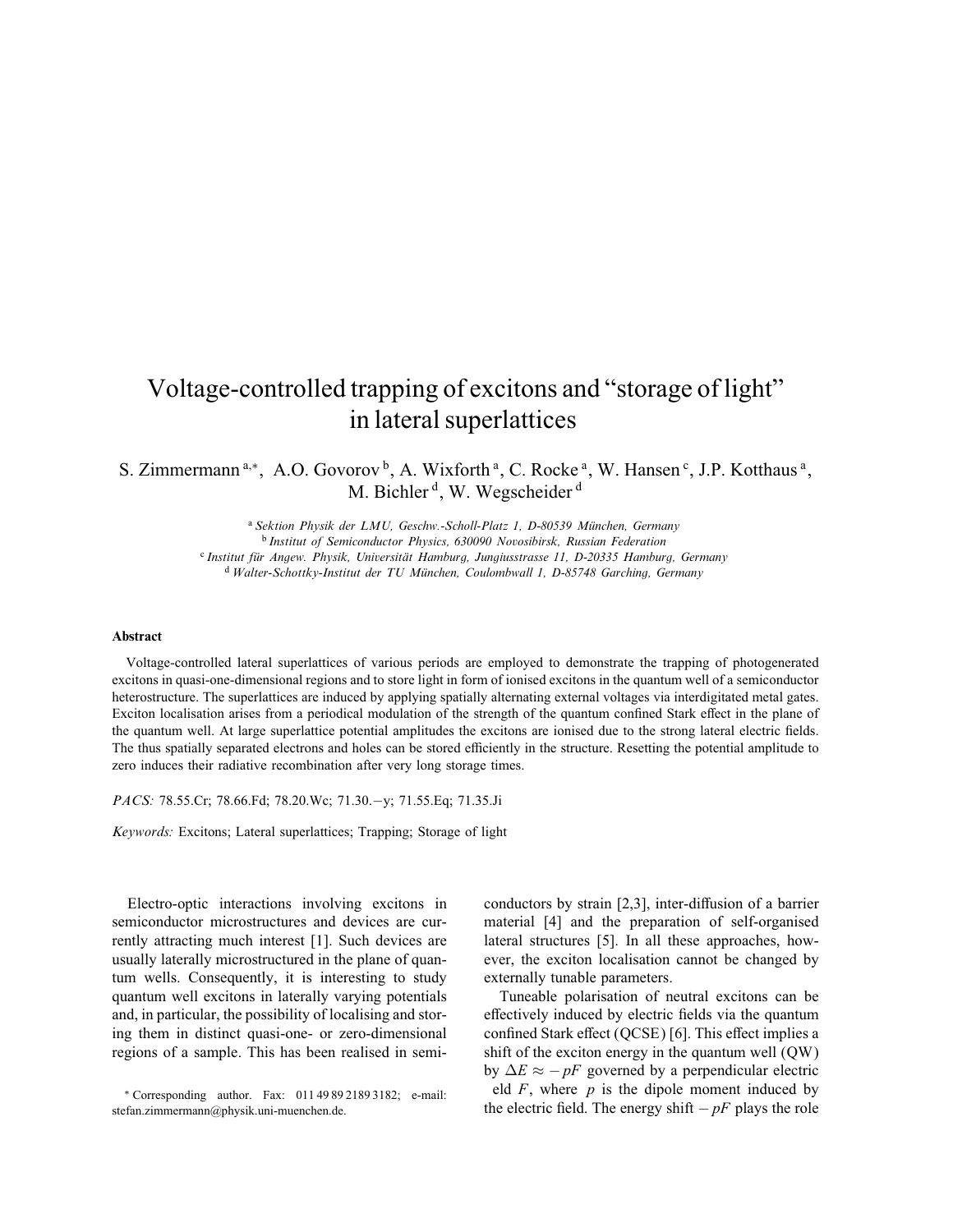of an effective exciton potential,  $U_{\text{eff}}$ . If the electric

eld is dependent on the in-plane spatial coordinate, tuneable excitonic traps can be realized. This mechanism is effective if the localisation energy  $-pF$  is signicantly larger than the line width of the excitonic photoluminescence. Due to inhomogeneous broadening effects the latter does not usually fall below 2 meV in GaAs QWs [7]. Therefore, only the use of strong perpendicular electric fields in relatively wide OWs permits to obtain sufficiently large energy shifts [8] since in this case the QW barriers prevent field ionisation of excitons. Lateral transport of indirect QW excitons based on the QCSE was studied by use of two differently biased surface metal gates spatially separated by a macroscopic distance with a spatially resolved technique [9].

In this contribution, we present a detailed study of an extremely versatile system with interdigitated top gates and a back contact [10–13] as shown in Fig. 1. The design (a) allows us to induce a widely tuneable lateral potential superlattice  $(b, c)$  and hence both vertical and lateral electric fields in the plane of the QW. The vertical fields are maximal in regions I and II under the gate stripes, the lateral fields in the dashed regions III between the gate stripes. Spatial modulation of the QCSE occurs when we apply different negative voltages  $V_1$  and  $V_2$  to the finger gates with respect to the back contact. In the following, we operate in the non-degenerate regime, where the quasi-Fermi levels remain in the effective band gap. The effective exciton potential,  $U_{\text{eff}}$ , induced by the interdigitated gates, localises, photogenerated excitons in regions I underneath the more negatively biased gate, where their energy is minimal (b).

The AlAs–GaAs heterostructure used is grown by molecular beam epitaxy and consists of a Si-doped back electrode  $(N_D = 4 \times 10^{18} \text{ cm}^{-3})$  grown on an undoped GaAs buffer, and a 20 nm QW embedded in a short-period AlAs–GaAs superlattice barrier. The QW and the back electrode are separated from the surface by 60 and 390 nm, respectively. On top of the heterostructure we define a  $200 \times 200 \,\mu\text{m}^2$  semitransparent titanium gate in an interdigitated geometry with periods *a* between 250 and 2000 nm and stripe width w from 1300 down to 100 nm. The period of the resulting superlattice in the sample is 2a. The chosen dimensions of the sample are comparable to the exciton diffusion length of approximately  $1 \mu m$ 



Fig. 1. (a) A sketch of the system with the interdigitated gate and its geometry. (b) The effective exciton potential,  $U_{\text{eff}}$ , and the resulting exciton transport within the regions I–III of the system as described in the text. (c) The electron potential at finite voltage difference  $\Delta V = V_1 - V_2$  applied to the interdigitated gate. The excitons are localised in the regions I, where the electron potential is maximal and in small period superlattices nearly parabolic. The dip in the CB is caused by the Coulomb interaction of the electron with the hole.

which allows to investigate the redistribution of excitons caused by diffusion and drift. The experiments are performed at  $T = 3.5$  K to assure PL of excitonic origin. Excitons are photogenerated in all regions I–III of the sample using a diode laser of  $E = 1.58$  eV and  $P = 0.5$  W/cm.

Fig. 2 shows photoluminescence (PL) spectra of a sample with 1300 nm stripe width and 200 nm gaps between the stripes. The experiment is performed as described in the figure caption. At  $V_1 = V_2$  the PL spec-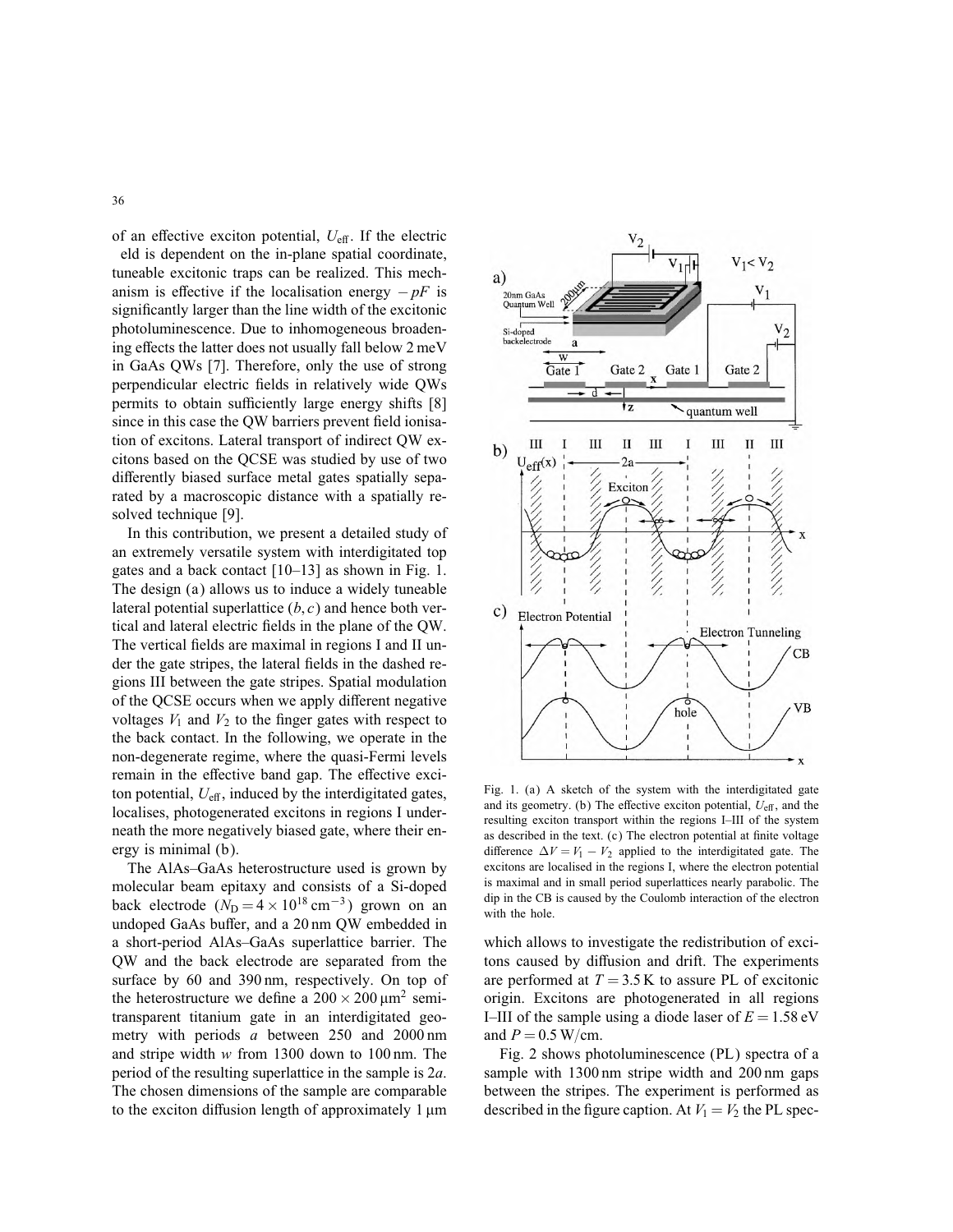

Fig. 2. PL spectra of the sample with the 3000 nm-superlattice period at a temperature of  $T = 3.5$  K. The intensities are normalized to the one at zero voltage difference  $\Delta V = V_1 - V_2$ . The spectra are offset for clarity. The average voltage is  $(V_1 + V_2)/2 = -0.5$  V, and  $\Delta V$  is changed from 0 V (upper curve) to  $-0.95$  V (upper curve) in steps of 0.05 V.

trum exhibits a single narrow heavy-hole exciton peak, its energetic positon being determined by the QCSE. Here, the interdigitated structure behaves essentially like a homogeneous gate. With increasing gate voltage difference  $\Delta V = V_2 - V_1$  we observe a splitting of the exciton peak into two main features which shift in energy into opposite directions, each according to the QCSE. We thus conclude that the low-energy peak (LEP) and the high-energy peak (HEP) can be attributed to the PL signal arising from the regions I and II under the correspondingly biased gates. At moderate  $\Delta V$  the intensity of the LEP is much larger then of the HEP. We interpret this with our model of the effective exciton potential as localising excitons under the more negatively biased gate where their energy is minimal and their PL is most red shifted. The HEP occurs because some excitons recombine before reaching the edges of region II by diffusion from where they drift into the potential minima. The intensity of the HEP is therefore dependent on the ratio of the exciton diffusion length to the stripe width. When localising excitons in short period superlattices,  $2a = 500$  nm, with stripe width down to 100 nm, we find that the HEP is hardly visible [14].

Another prominent feature in the spectra is the decrease of the total PL intensity with increasing gate voltage difference. This is associated with the ionisation of excitons due to lateral electric fields in regions III between the gate stripes. A voltage difference of

 $V = 0.15$  V corresponds to a calculated lateral electric field of  $4 \times 10^4$  V/cm which is consistent with the typical ionisation field of excitons in bulk GaAs [7]. Thus at voltage differences  $\Delta V > 0.15$  V the regions I and II are decoupled by the exciton current and the intensities of LEP and HEP become comparable. There is no PL originating from regions between the stripes. Excitons created here are either field-ionised or reach the potential trap before they recombine. Our model is also confirmed with spatially resolved PL measurements [14].

We now demonstrate in time-resolved PL measurements that lateral superlattices of larger periods can be employed to efficiently store light in the quantum well even at elevated temperatures of up to 100 K. Applying a large  $\Delta V$  quenches the PL due to field-ionisation of the photogenerated excitons by strong lateral electric fields in regions III  $[10,14,15]$ . The electrons and holes created in this process are spatially separated under the differently biased gate stripes. To ensure effective storage we used 1100 nm stripe width and 900 nm stripe distance resulting in a small overlap of the wave functions. One gate is held at slightly positive potential. When the gate voltage difference is reset to zero, the electrons and holes being Coulomb attracted recombine radiatively within the same superlattice period they were stored. The energy of the PL emitted in this way can be controlled by the common bias of the gates with respect to the backelectrode.

Fig. 3 shows the PL intensity of the reemitted light with increasing storage time. We obtain decay times of the order of  $t_{1/2} \approx 14 \,\mu s$ , hence orders of magnitude longer than the usual lifetime of radiative excitons of some 1 ns in quantum wells. For not too high laser power the signal behaves linear with incident power. Fig. 4 shows a time-resolved measurement of the reemitted light. Here, the electrons and holes that had been stored for  $14 \mu s$ , recombine within only 40 ns and with excellent signal-to-noise ratio. We found that up to 10% of the incident light can be recovered after storage. Losses are assumed to be caused by carrier tunneling to the gate electrodes.